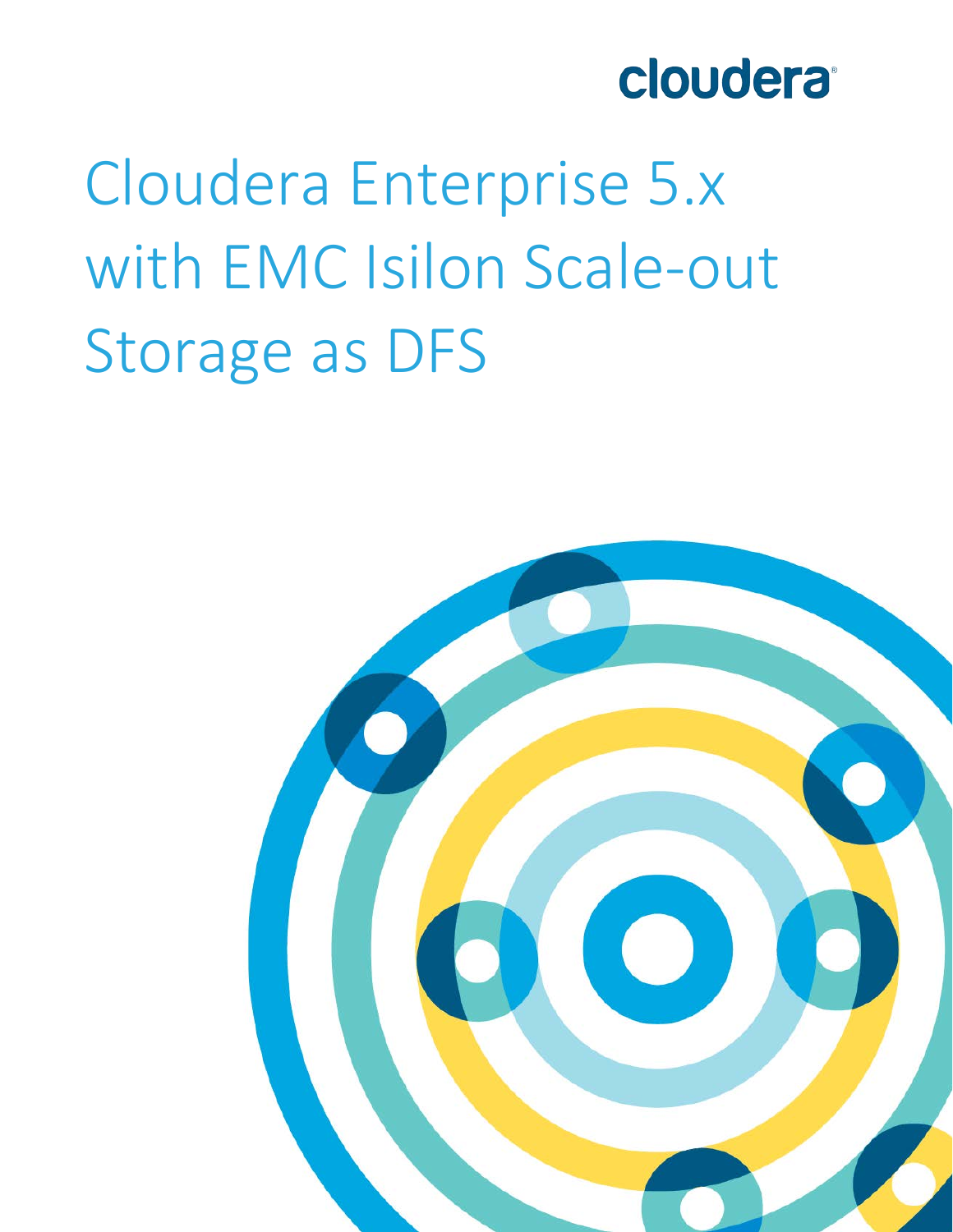### **Important Notice**

© 2010-2016 Cloudera, Inc. All rights reserved.

Cloudera, the Cloudera logo, Cloudera Impala, Impala, and any other product or service names or slogans contained in this document, except as otherwise disclaimed, are trademarks of Cloudera and its suppliers or licensors, and may not be copied, imitated or used, in whole or in part, without the prior written permission of Cloudera or the applicable trademark holder.

Hadoop and the Hadoop elephant logo are trademarks of the Apache Software Foundation. All other trademarks, registered trademarks, product names and company names or logos mentioned in this document are the property of their respective owners. Reference to any products, services, processes or other information, by trade name, trademark, manufacturer, supplier or otherwise does not constitute or imply endorsement, sponsorship or recommendation thereof by us.

Complying with all applicable copyright laws is the responsibility of the user. Without limiting the rights under copyright, no part of this document may be reproduced, stored in or introduced into a retrieval system, or transmitted in any form or by any means (electronic, mechanical, photocopying, recording, or otherwise), or for any purpose, without the express written permission of Cloudera.

Cloudera may have patents, patent applications, trademarks, copyrights, or other intellectual property rights covering subject matter in this document. Except as expressly provided in any written license agreement from Cloudera, the furnishing of this document does not give you any license to these patents, trademarks copyrights, or other intellectual property.

The information in this document is subject to change without notice. Cloudera shall not be liable for any damages resulting from technical errors or omissions which may be present in this document, or from use of this document.

**Cloudera, Inc. 1001 Page Mill Road, Building 2 Palo Alto, CA 94304-1008 [info@cloudera.com](mailto:info@cloudera.com) US: 1-888-789-1488 Intl: 1-650-843-0595 [www.cloudera.com](http://www.cloudera.com/)**

**Release Information**

Date: November 19, 2015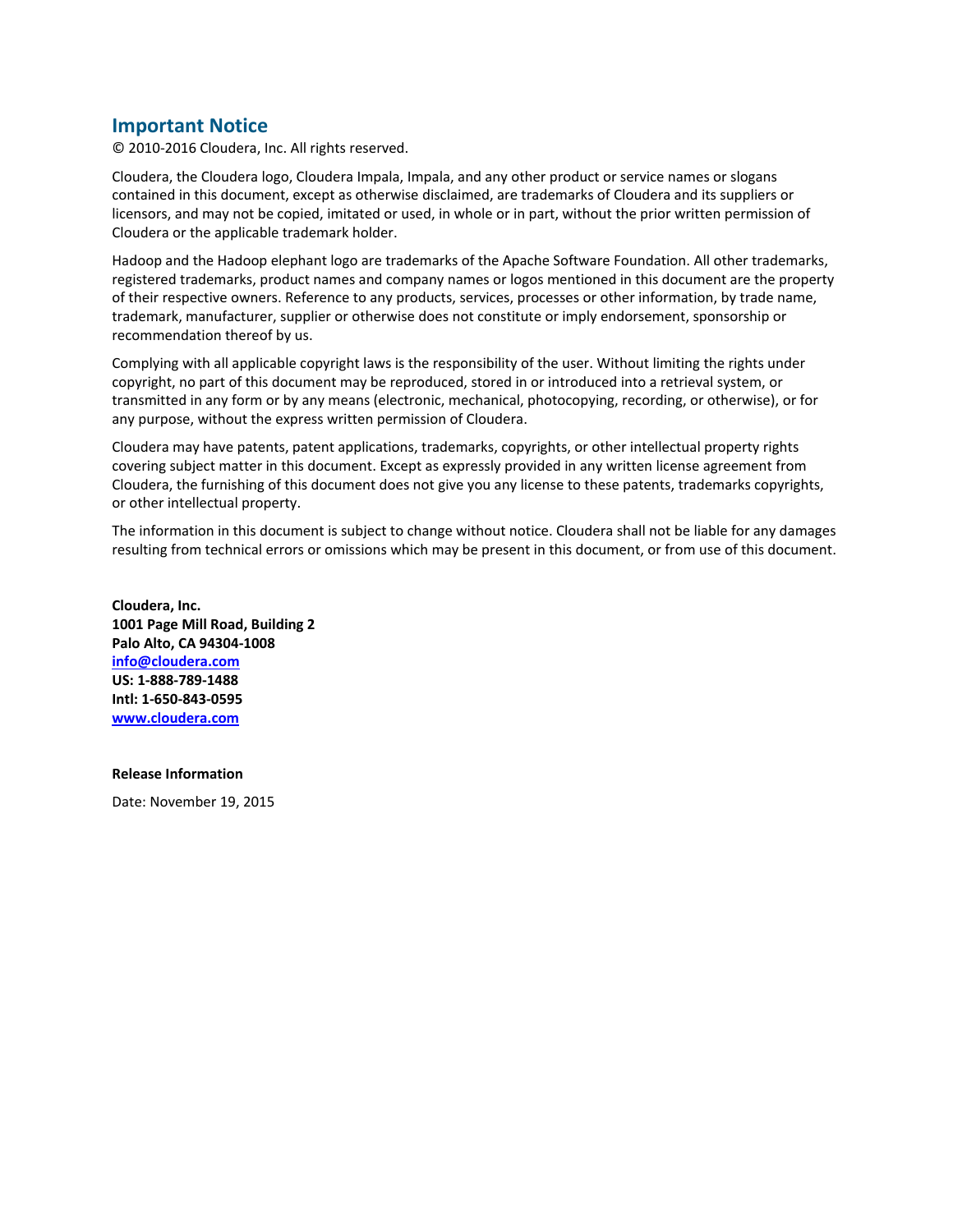# **Table of Contents**

| Isilon Distributed Storage Array for HDFS and Bare-Metal Nodes as Compute Nodes 2 |  |
|-----------------------------------------------------------------------------------|--|
|                                                                                   |  |
|                                                                                   |  |
|                                                                                   |  |
|                                                                                   |  |
|                                                                                   |  |
|                                                                                   |  |
|                                                                                   |  |
|                                                                                   |  |
|                                                                                   |  |
|                                                                                   |  |
|                                                                                   |  |
| Disable Transparent Hugepage Compaction and Defragmentation 8                     |  |
|                                                                                   |  |
|                                                                                   |  |
|                                                                                   |  |
|                                                                                   |  |
|                                                                                   |  |
|                                                                                   |  |
|                                                                                   |  |
|                                                                                   |  |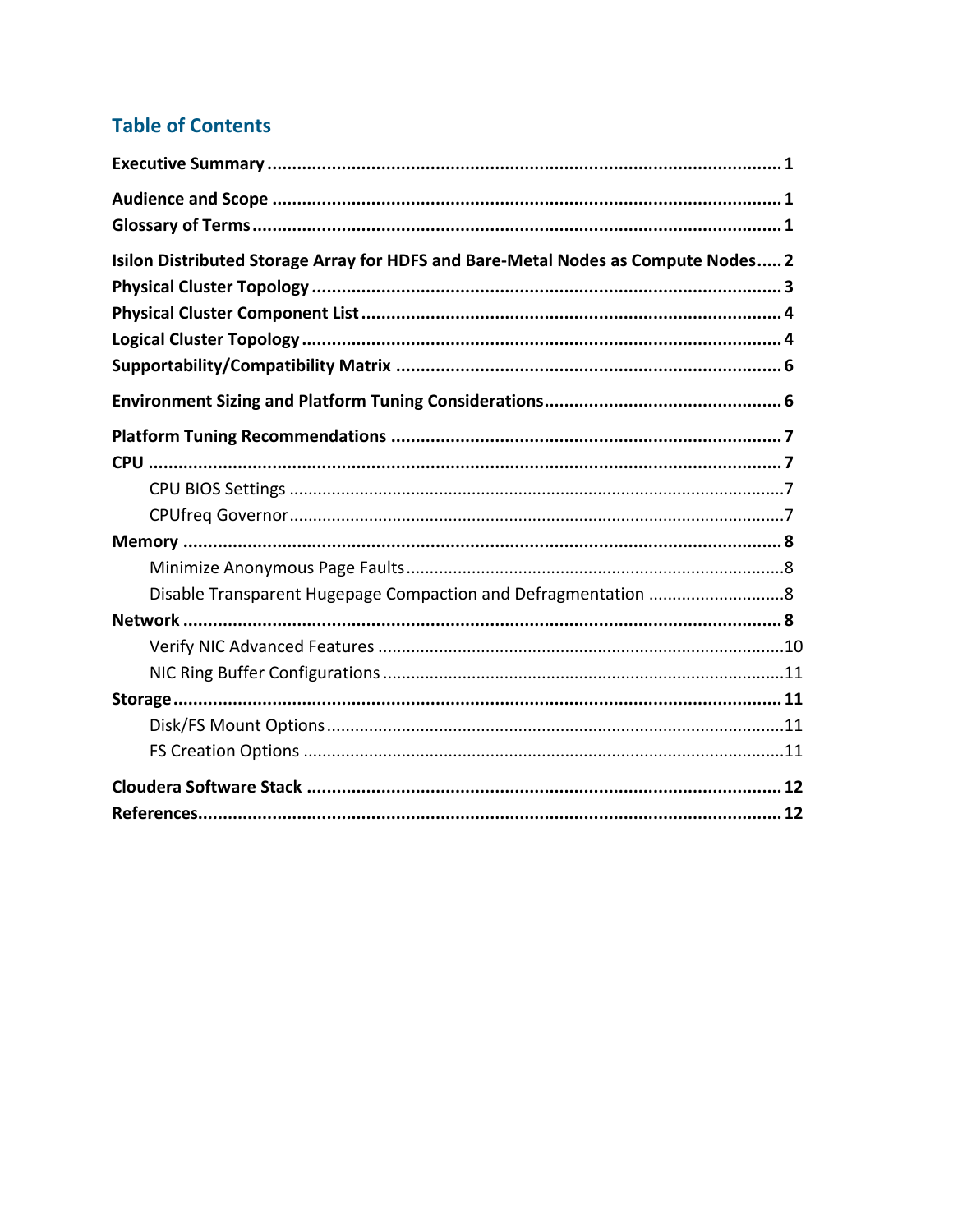# <span id="page-3-0"></span>**Executive Summary**

This document is a high-level design and best-practices guide for deploying Cloudera Enterprise Distribution on bare-metal infrastructure with the EMC Isilon scale-out NAS solution as a shared storage back end.

# <span id="page-3-1"></span>**Audience and Scope**

This guide is for IT architects responsible for the design and deployment of infrastructure and a shared storage platform in the data center, as well as for Hadoop administrators and architects who are data center architects or engineers or collaborate with specialists in that space.

This document describes Cloudera recommendations on the following topics:

- Storage array considerations
- Data network considerations
- Hardware/platform considerations

## <span id="page-3-2"></span>**Glossary of Terms**

| <b>Term</b>               | <b>Description</b>                                                                                                                                                                                                                                                                                                                                                                                                                                                                                                                                                                                                                                                 |
|---------------------------|--------------------------------------------------------------------------------------------------------------------------------------------------------------------------------------------------------------------------------------------------------------------------------------------------------------------------------------------------------------------------------------------------------------------------------------------------------------------------------------------------------------------------------------------------------------------------------------------------------------------------------------------------------------------|
| <b>DataNode</b>           | Worker nodes of the cluster to which the HDFS data is written.                                                                                                                                                                                                                                                                                                                                                                                                                                                                                                                                                                                                     |
| <b>HBA</b>                | Host bus adapter. An I/O controller that is used to interface a host with storage devices.                                                                                                                                                                                                                                                                                                                                                                                                                                                                                                                                                                         |
| <b>HDD</b>                | Hard disk drive.                                                                                                                                                                                                                                                                                                                                                                                                                                                                                                                                                                                                                                                   |
| <b>HDFS</b>               | Hadoop Distributed File System.                                                                                                                                                                                                                                                                                                                                                                                                                                                                                                                                                                                                                                    |
| <b>High Availability</b>  | Configuration that addresses availability issues in a cluster. In a standard configuration,<br>the NameNode is a single point of failure (SPOF). Each cluster has a single NameNode,<br>and if that machine or process became unavailable, the cluster as a whole is unavailable<br>until the NameNode is either restarted or brought up on a new host. The secondary<br>NameNode does not provide failover capability.<br>High availability enables two NameNodes running in the same cluster: the active<br>NameNode and the standby NameNode. The standby NameNode allows a fast failover<br>to a new NameNode in case of machine crash or planned maintenance. |
| <b>ISL</b>                | Inter-Switch Link                                                                                                                                                                                                                                                                                                                                                                                                                                                                                                                                                                                                                                                  |
| <b>JBOD</b>               | Just a bunch of disks (in contrast to disks configured via software or hardware with<br>redundancy mechanisms for data protection).                                                                                                                                                                                                                                                                                                                                                                                                                                                                                                                                |
| <b>Job History Server</b> | A process that archives job metrics and metadata. One per cluster.                                                                                                                                                                                                                                                                                                                                                                                                                                                                                                                                                                                                 |
| <b>NameNode</b>           | The metadata master of HDFS essential for the integrity and proper functioning of the<br>distributed filesystem.                                                                                                                                                                                                                                                                                                                                                                                                                                                                                                                                                   |
| <b>NIC</b>                | Network interface card.                                                                                                                                                                                                                                                                                                                                                                                                                                                                                                                                                                                                                                            |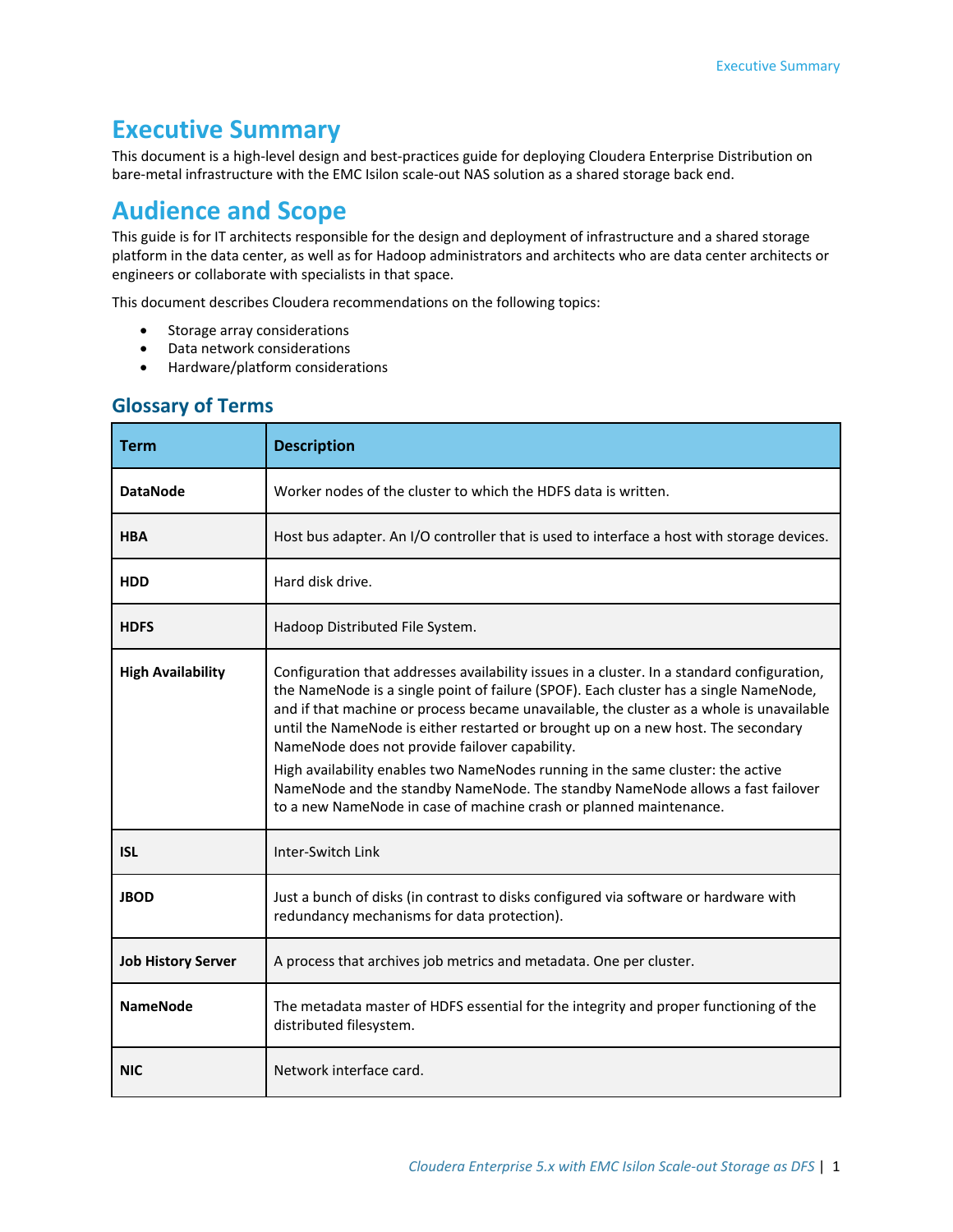| NodeManager | The process that starts application processes and manages resources on the DataNodes.                                                                                                                                                                                                                                                                                                                                                                                                         |
|-------------|-----------------------------------------------------------------------------------------------------------------------------------------------------------------------------------------------------------------------------------------------------------------------------------------------------------------------------------------------------------------------------------------------------------------------------------------------------------------------------------------------|
| <b>PDU</b>  | Power distribution unit.                                                                                                                                                                                                                                                                                                                                                                                                                                                                      |
| QJM         | Quorum Journal Manager. Provides a fencing mechanism for high availability in a<br>Hadoop cluster. This service is used to distribute HDFS edit logs to multiple hosts (at<br>least three are required) from the active NameNode. The standby NameNode reads the<br>edits from the JournalNodes and constantly applies them to its own namespace. In case<br>of failover, the standby NameNode applies all of the edits from the JournalNodes before<br>promoting itself to the active state. |
| <b>QJN</b>  | Quorum JournalNodes. Nodes on which the journal services are installed.                                                                                                                                                                                                                                                                                                                                                                                                                       |
| <b>RM</b>   | ResourceManager. The resource management component of YARN that initiates<br>application startup and controls scheduling on the DataNodes of the cluster (one<br>instance per cluster).                                                                                                                                                                                                                                                                                                       |
| SP-SW       | Spine switch.                                                                                                                                                                                                                                                                                                                                                                                                                                                                                 |
| <b>ToR</b>  | Top of rack.                                                                                                                                                                                                                                                                                                                                                                                                                                                                                  |
| ZooKeeper   | A centralized service for maintaining configuration information, naming, and providing<br>distributed synchronization and group services.                                                                                                                                                                                                                                                                                                                                                     |

# <span id="page-4-0"></span>**Isilon Distributed Storage Array for HDFS and Bare-Metal Nodes as Compute Nodes**

In this model, Isilon replaces HDFS shipped in Cloudera Enterprise.

In this architecture, Isilon acts as the HDFS/storage layer, and the bare-metal nodes only provide the compute resources needed.

Considerations for a storage component are not required, but you must ensure a reasonable oversubscription ratio between Isilon switches and the compute node switches.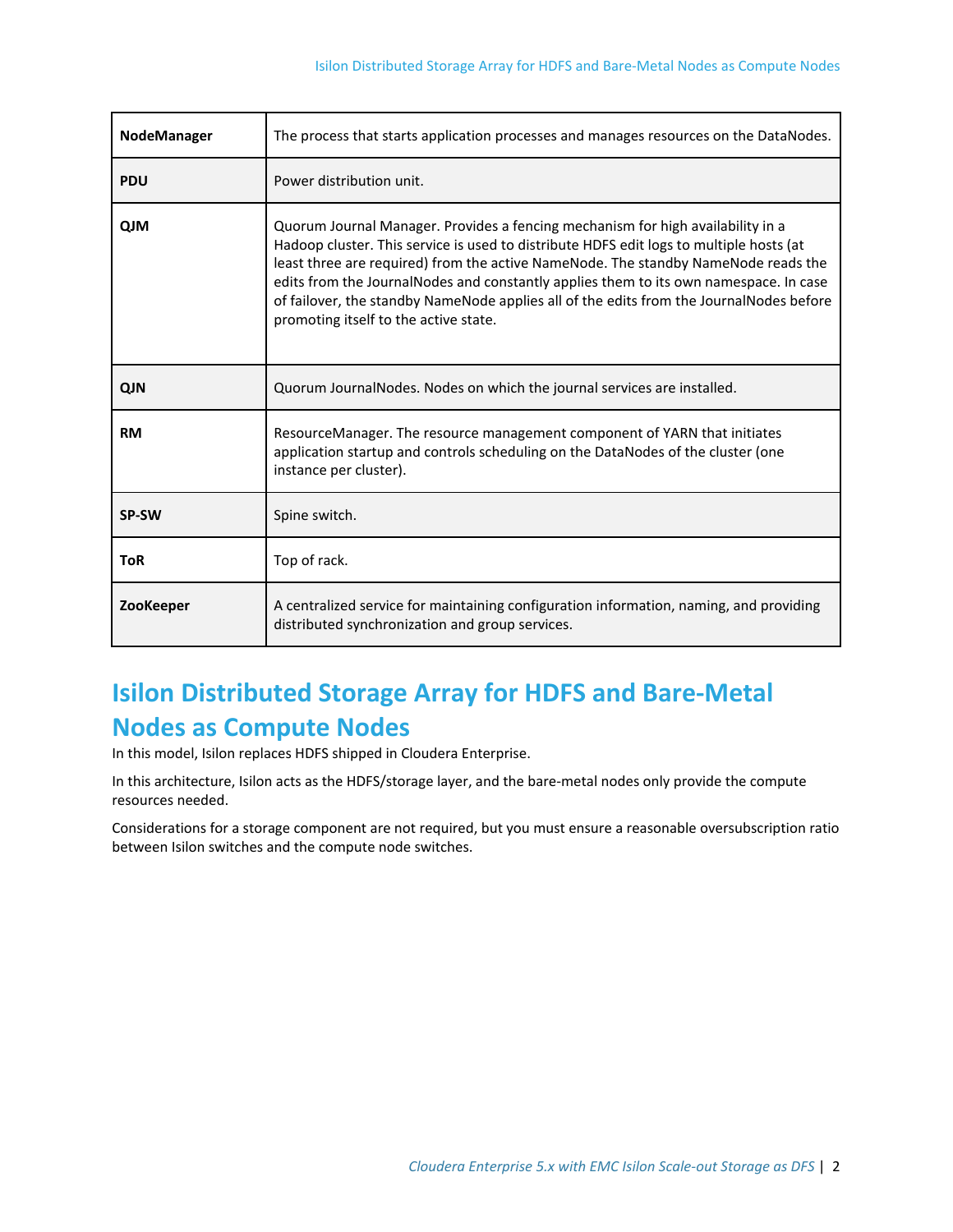## <span id="page-5-0"></span>**Physical Cluster Topology**



**Note:** In each rack of compute nodes, EMC recommends interspersing Isilon storage nodes connected to the respective ToR switches (if possible). For example, for two racks of compute nodes, distribute the Isilon storage nodes between the first and second rack, sharing the ToR switches. The Isilon storage nodes share an InfiniBand backend to provide better front-end performance (10 GB Ethernet).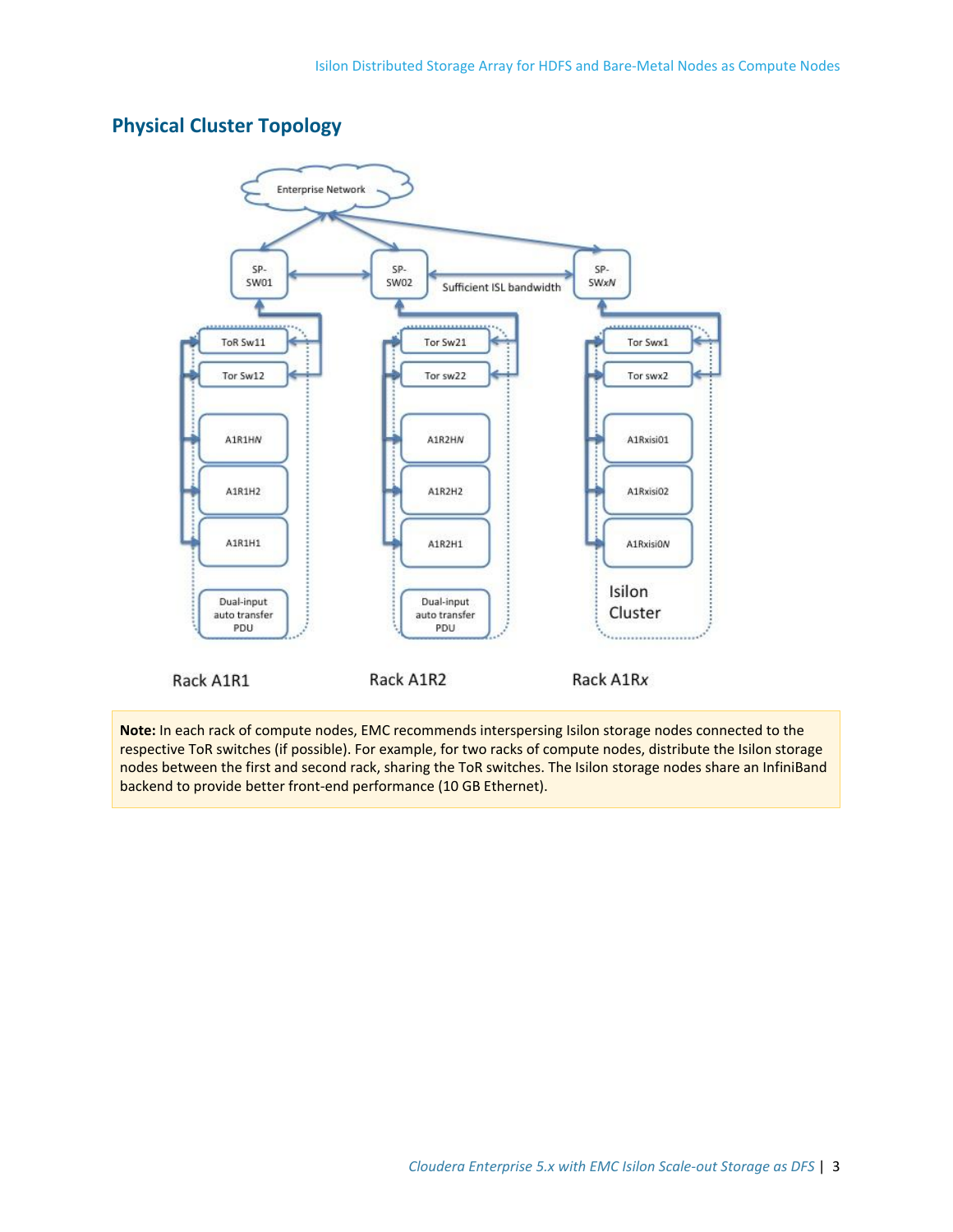| <b>Component</b>              | Configuration                                                                                                                                                                                                                                                             | <b>Description</b>                                                                                                                              | Quantity                                                              |  |
|-------------------------------|---------------------------------------------------------------------------------------------------------------------------------------------------------------------------------------------------------------------------------------------------------------------------|-------------------------------------------------------------------------------------------------------------------------------------------------|-----------------------------------------------------------------------|--|
| Physical servers              | Two-socket, 6-10 cores per socket<br>> 2 GHz; minimally 256 GB RAM.                                                                                                                                                                                                       | Hosts that house the<br>various NodeManager<br>and compute instances.                                                                           | Minimum $3$ master $+5$<br>compute (8 nodes)                          |  |
| <b>NICs</b>                   | Dual-port 10 Gbps Ethernet NICs.<br>The connector type depends on<br>the network design; could be SFP+<br>or Twinax.                                                                                                                                                      | Provide the data network<br>services                                                                                                            | At least 2 per server.                                                |  |
| <b>Internal HDDs</b>          | Standard OS sizes - 300 1 TB drives.<br>Can be larger but not necessary.                                                                                                                                                                                                  | Ensure continuity of<br>service on server resets.                                                                                               | 2 per physical server<br>configured as a RAID-1<br>volume (mirrored). |  |
| Ethernet ToR/leaf<br>switches | Minimally 10 Gbps switches with<br>sufficient port density to<br>accommodate the compute<br>cluster. These require enough<br>ports to create a realistic spine-<br>leaf topology providing ISL<br>bandwidth above a 1:4<br>oversubscription ratio (preferably<br>$1:1$ ). | Although most<br>enterprises have mature<br>data network practices,<br>consider building a<br>dedicated data network<br>for the Hadoop cluster. | At least two per rack.                                                |  |
| Ethernet spine<br>switches    | Minimally 10 Gbps switches with<br>sufficient port density to<br>accommodate incoming ISL links<br>and ensure required throughput<br>over the spine (for inter-rack traffic).                                                                                             | Same considerations as<br>for ToR switches.                                                                                                     | Depends on the number<br>of racks.                                    |  |

## <span id="page-6-0"></span>**Physical Cluster Component List**

## <span id="page-6-1"></span>**Logical Cluster Topology**

For the YARN NodeManager instances, data protection at the HDFS level is not required, because the physical nodes are running only the compute part of the cluster.

The minimum requirements to build out the cluster are:

- Three master nodes
- The number of compute nodes depends on the cluster size (see sizing considerations section below)

The following table identifies service roles for different node types.

|             | <b>Master Node</b> | <b>Master Node</b>    | <b>Master Node</b>                    | YARN NodeManager nodes 1n |
|-------------|--------------------|-----------------------|---------------------------------------|---------------------------|
| ZooKeeper   | ZooKeeper          | ZooKeeper             | ZooKeeper                             |                           |
| <b>YARN</b> | ResourceManager    | <b>ResourceManage</b> | <b>History Server</b>                 | NodeManager               |
| <b>Hive</b> |                    |                       | MetaStore,<br>WebHCat,<br>HiveServer2 |                           |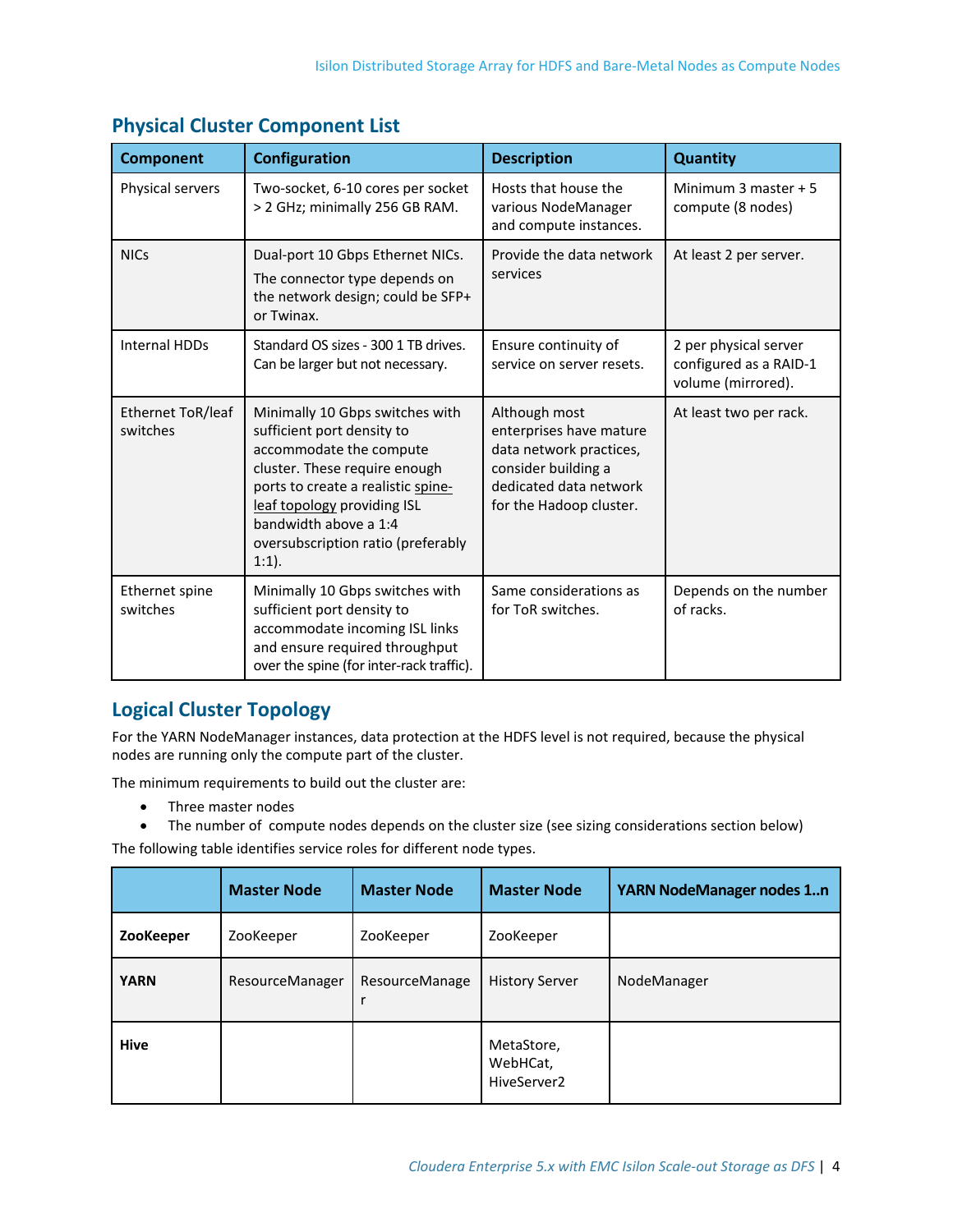| Management<br>(misc) | Cloudera Agent | Cloudera Agent | Cloudera Agent,<br>Oozie, Cloudera<br>Manager,<br>Management<br><b>Services</b> | Cloudera Agent |
|----------------------|----------------|----------------|---------------------------------------------------------------------------------|----------------|
| <b>Navigator</b>     |                |                | Navigator, Key<br>Management<br><b>Services</b>                                 |                |
| <b>HUE</b>           |                |                | <b>HUE</b>                                                                      |                |
| <b>HBASE</b>         | <b>HMaster</b> | <b>HMaster</b> | <b>HMaster</b>                                                                  | RegionServer   |
| Impala               |                |                | StateStore,<br>Catalog                                                          | Impala Daemon  |

**Note**: Low-latency workloads are subject to network latency, because all data traffic between compute nodes and HDFS (Isilon-based) is north-south.

The following table provides size recommendations for the physical nodes.

| <b>Component</b>                                                                                                                                            | Configuration                                                                        | <b>Description</b>                                                                                                                                                              | <b>Quantity</b>                                                                                                                                                                                        |
|-------------------------------------------------------------------------------------------------------------------------------------------------------------|--------------------------------------------------------------------------------------|---------------------------------------------------------------------------------------------------------------------------------------------------------------------------------|--------------------------------------------------------------------------------------------------------------------------------------------------------------------------------------------------------|
| <b>Master Nodes:</b><br>2-socket with 6-10<br>cores/socket > 2 GHz;<br>minimally 128 GB RAM;<br>8-10 disks                                                  | 2RU 2-socket<br>nodes with at<br>least 256 GB RAM                                    | These nodes house<br>the Cloudera Master<br>services and serve as the<br>gateway/edge device<br>that connects the rest of<br>the customer's network<br>to the Cloudera cluster. | 3 (for scaling up to 100 cluster nodes).                                                                                                                                                               |
| <b>Compute instances:</b><br>2-socket with 6-10<br>cores/socket > 2 GHz;<br>minimally 256 GB RAM<br>2 x OS disks, 8 SATA or<br><b>SAS drives or 2x SSDs</b> | At least 8 SATA<br>or SAS Drives, or<br>2 SSD drives for<br>intermediate<br>storage. | These nodes house the<br>YARN node managers<br>and any additional<br>required services.                                                                                         | EMC recommends a 2:1 ratio of<br>compute nodes to Isilon nodes for<br>most use cases. For heavy Impala<br>workloads, use a 1.5:1 ratio. For<br>example, if Isilon has 5 nodes, use<br>8 compute nodes. |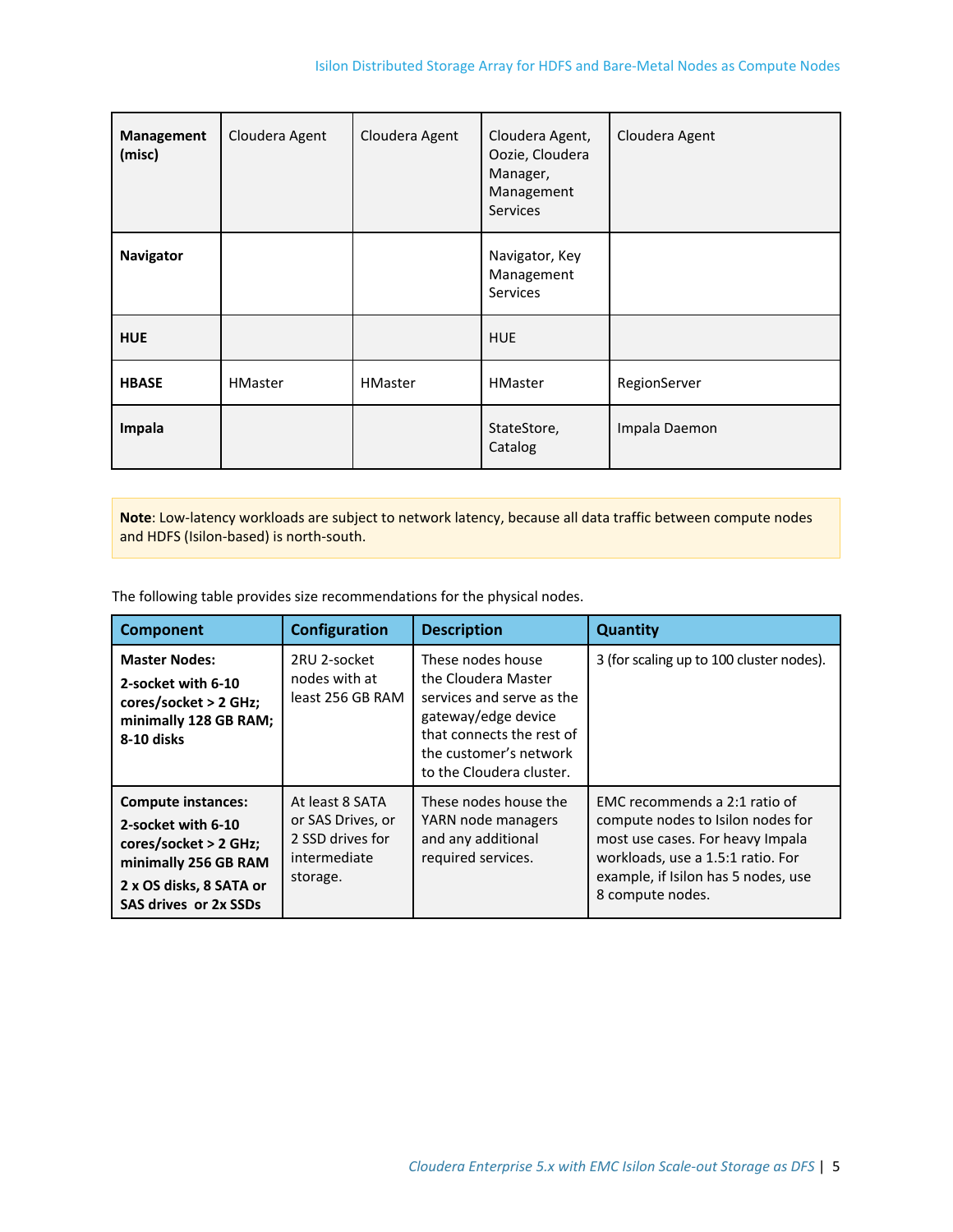| Node/Role         | <b>Disk Layout</b>                                                                                                                                                                                                                                                                                                                                                                                                                             | <b>Description</b>                                                                                                                                                                                                                                                                                                                |
|-------------------|------------------------------------------------------------------------------------------------------------------------------------------------------------------------------------------------------------------------------------------------------------------------------------------------------------------------------------------------------------------------------------------------------------------------------------------------|-----------------------------------------------------------------------------------------------------------------------------------------------------------------------------------------------------------------------------------------------------------------------------------------------------------------------------------|
| Management/Master | • 2 x 500 GB OS (RAID 1)<br>• Swap partition $\leq$ 2 GB<br>• 4 x 500 GB RAID 10 (database)<br>• 1 x 500 GB RAID 0 - ZooKeeper                                                                                                                                                                                                                                                                                                                 | Avoid fracturing the filesystem<br>layout into multiple smaller<br>filesystems. Instead, keep a separate<br>"/" and "/var".                                                                                                                                                                                                       |
| Compute nodes     | • 2 x 500 GB OS (RAID 1)<br>• Approximately 20% of total HDFS storage<br>needs to be provisioned as<br>intermediate storage on these nodes.<br>The storage can either be NFS mounts<br>from the Isilon storage array direct-<br>attached SAS/SATA drives, or a pair of<br>SSD drives of sufficient capacity.<br>Distribute the 20% of capacity evenly<br>across all the NodeManager nodes,<br>each with its own mount-point and<br>filesystem. | Avoid fracturing the filesystem<br>layout into multiple smaller<br>filesystems. Instead, keep a separate<br>"/" and "/var".<br>For example, for 10 TB of HDFS<br>storage in Isilon, 2 TB is needed for<br>intermediate storage.<br>More or faster local spindles will<br>speed up the intermediate shuffle<br>stage of MapReduce. |

The following table provides recommendations for storage allocation.

## <span id="page-8-0"></span>**Supportability/Compatibility Matrix**

| <b>CDH</b>                     | <b>Cloudera</b><br><b>Manager</b> | <b>OneFS</b> | <b>Supported</b>               |
|--------------------------------|-----------------------------------|--------------|--------------------------------|
| 5.4.4 and higher<br>(HDFS 2.6) | 5.4                               | 7.2.0.3      | All services except Navigator* |

\*Navigator support is contingent on iNotify and fsmanage functionality being added into OneFS.

# <span id="page-8-1"></span>**Environment Sizing and Platform Tuning Considerations**

Start with the following guidelines for compute node sizing and selection. The number of isilon nodes depends on required storage capacity and backend performance considerations. Work with the Cloudera and EMC sales teams to determine backend requirements.

- Default option -- Cloudera and EMC recommend a starting configuration with a ratio of 2:1 for compute nodes to EMC Isilon storage nodes. So, if the Isilon backend has four storage nodes, use eight compute nodes.
- Heavy IO option -- When higher IO performance is required, Cloudera and EMC recommend a 1.5:1 ratio for compute nodes to Isilon storage nodes. So, for four storage nodes in the backend, use six compute nodes.

**Note**: These estimates are provided as a guideline. Cloudera recommends running a pilot with a preliminarily sized cluster, and then fine-tuning the requirements based on empirical data (corresponding to specific workloads).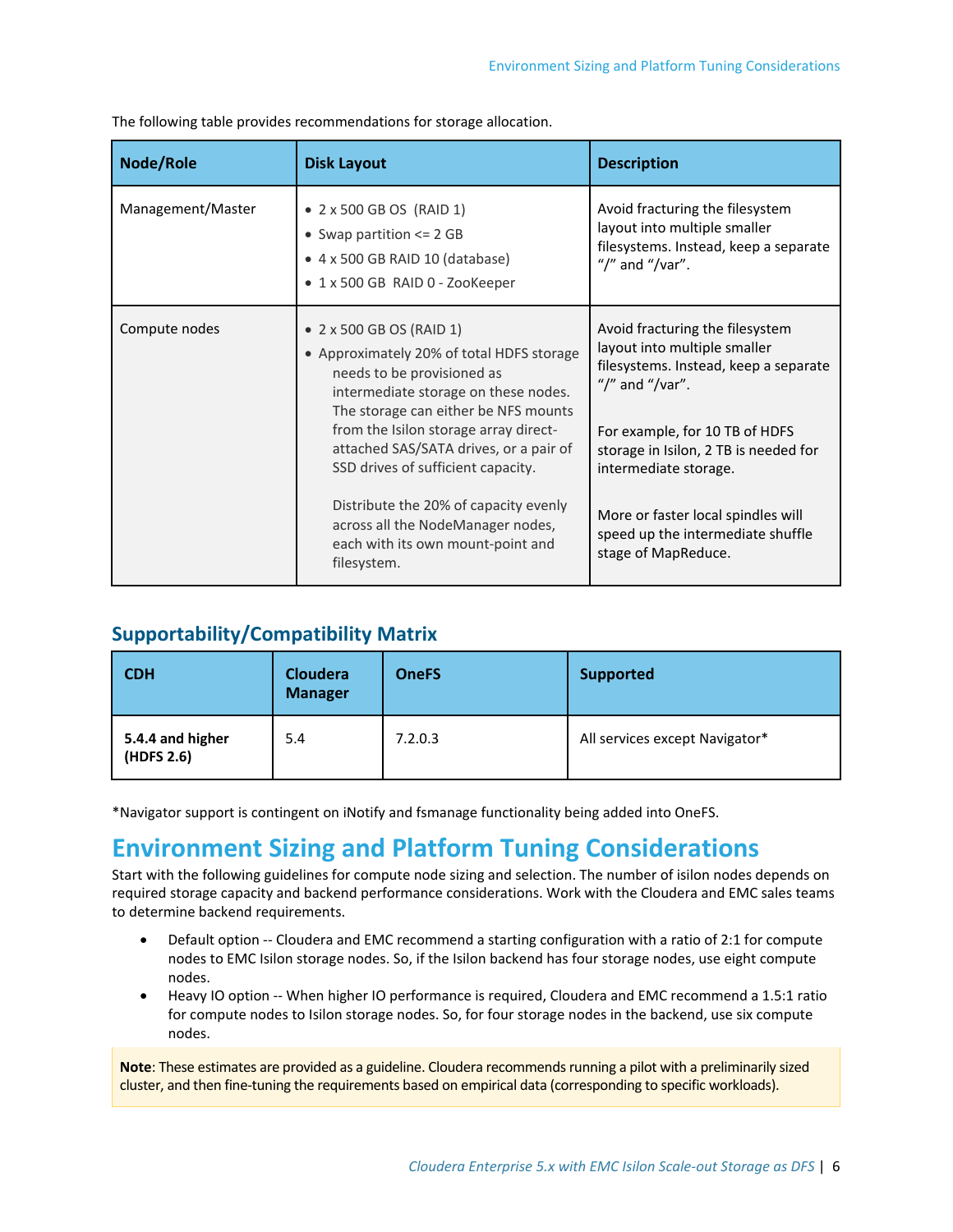# <span id="page-9-0"></span>**Platform Tuning Recommendations**

**NOTE:** This section includes general recommendations. They should be applied only after sufficient testing.

## <span id="page-9-1"></span>**CPU**

#### <span id="page-9-2"></span>**CPU BIOS Settings**

In your compute nodes' BIOS, set CPU to Performance mode for best performance.

#### <span id="page-9-3"></span>**CPUfreq Governor**

The following CPUfreq governor types are available in RHEL 6. (Check other OS-specific governors if you are not using CentOS or RHEL 6).

| <b>Governor Type</b> | <b>Description</b>                                                                                                                                                                                                                                                   |
|----------------------|----------------------------------------------------------------------------------------------------------------------------------------------------------------------------------------------------------------------------------------------------------------------|
| cpufreq_performance  | Forces the CPU to use the highest possible clock frequency. Intended for<br>heavy workloads, this is best fit for interactive workloads.                                                                                                                             |
| Cpufreg powersave    | Forces the CPU to stay at the lowest clock frequency possible.                                                                                                                                                                                                       |
| Cpufreq_ondemand     | Allows CPU frequency to scale to maximum under heavy load, but drop<br>down to the lowest frequency under light or no load. This is the ideal<br>governor and, after appropriate testing, can be used to reduce power<br>consumption under low load/idle conditions. |
| Cpufreg userspace    | Allows userspace programs to set the frequency. This is used in conjunction<br>with the cpuspeed daemon.                                                                                                                                                             |
| Cpufreg conservative | Similar to the cpufreq ondemand, but switches frequencies more gradually.                                                                                                                                                                                            |

Find the appropriate kernel modules available on the system, and then use modprobe to add the driver needed:

# modprobe cpufreq performance

After a particular governor is loaded into the kernel, enable it:

# cpupower frequency-set –governor cpufreq\_performance

Available drivers are in the /lib/modules/<kernelversion>/kernel/arch/ <architecture>/kernel/cpu/cpufreq/ directory:

```
/lib/modules/2.6.32-
358.14.1.el6.centos.plus.x86_64/kernel/arch/x86/kernel/cp
u/cpufreq
# ls
acpi-cpufreq.ko mperf.ko p4-clockmod.ko pcc-cpufreq.ko 
powernow-k8.ko speedstep-lib.ko
```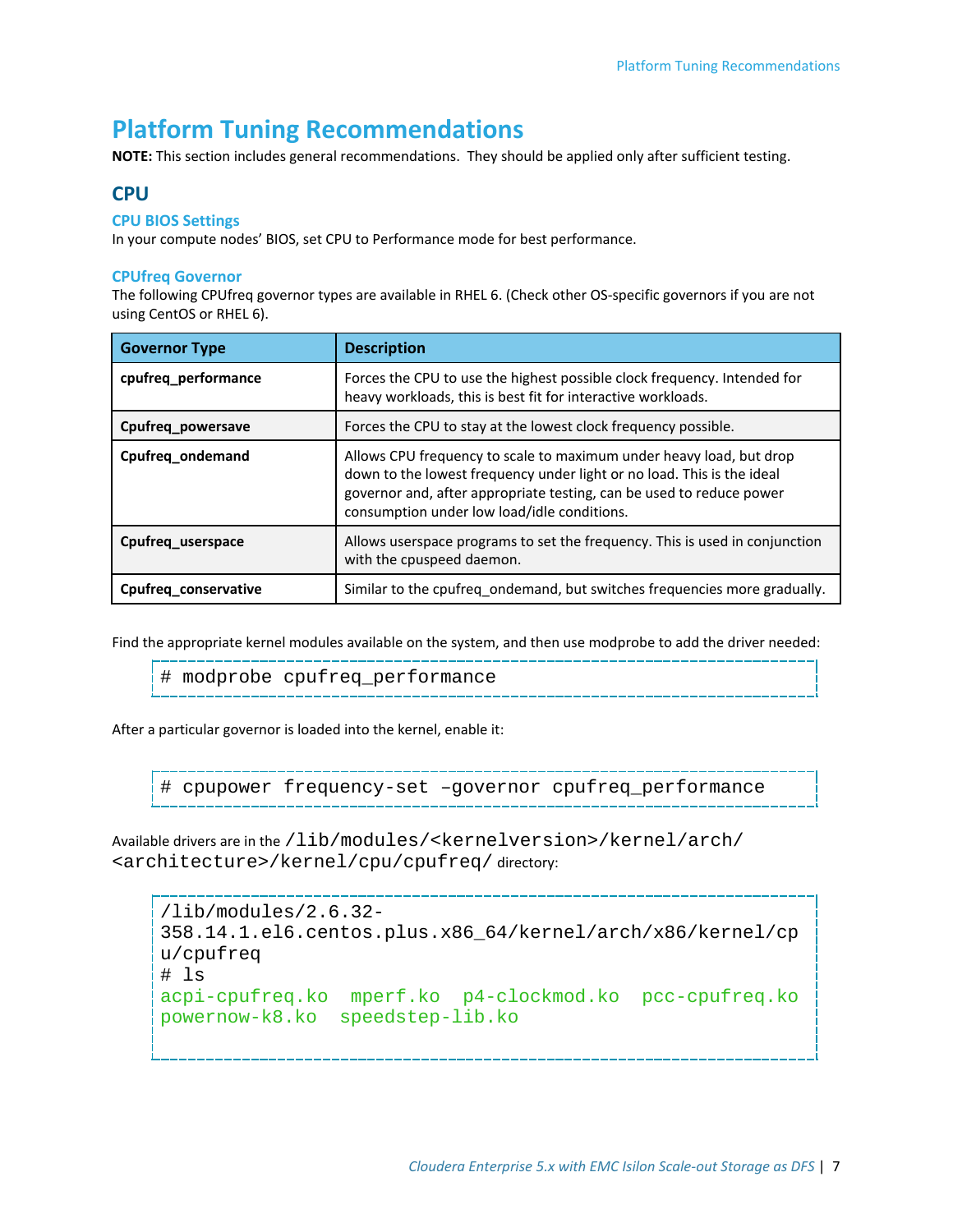If the required cpufreq drivers are not available, get them from  $\int$ lib/modules/<kernel version>/kernel/drivers/cpufreq:

```
# cd /lib/modules/2.6.32-
358.14.1.el6.centos.plus.x86_64/kernel/drivers/cpufreq
# ls
cpufreq_conservative.ko cpufreq_ondemand.ko 
cpufreq_powersave.ko cpufreq_stats.ko freq_table.ko
```
**NOTE:** Use the uname –r command to see the kernel version.

The cpupower utility is provided by the cpupowerutils package. If you have not installed it, you can set the tunables in /sys/devices/system/cpu/<cpu id>/cpufreq/.

#### <span id="page-10-0"></span>**Memory**

#### <span id="page-10-1"></span>**Minimize Anonymous Page Faults**

Minimize anonymous page faults, thereby freeing from page cache before "swapping" application pages. (This reduces the OOM-killer invocation.)

To minimize anonymous page faults:

1. Edit /etc/sysctl.conf to add following line:

vm.swappiness=1

2. Run the following command:

```
# sysctl –p
# sysctl –a|grep "vm.swappiness"
```
#### <span id="page-10-2"></span>**Disable Transparent Hugepage Compaction and Defragmentation**

Add the following commands to  $/etc/rc$ .  $local$  to ensure that transparent hugepage compaction and defragmentation remain disabled across reboots:

echo "never" > /sys/kernel/mm/redhat\_transparent\_hugepage/enabled

```
echo "never" > 
/sys/kernel/mm/redhat_transparent_hugepage/defrag
```
#### <span id="page-10-3"></span>**Network**

Add the following parameters to /etc/sysctl.conf.

Disable TCP timestamps to improve CPU utilization (optional and depends on your NIC vendor):

```
net.ipv4.tcp_timestamps=0
```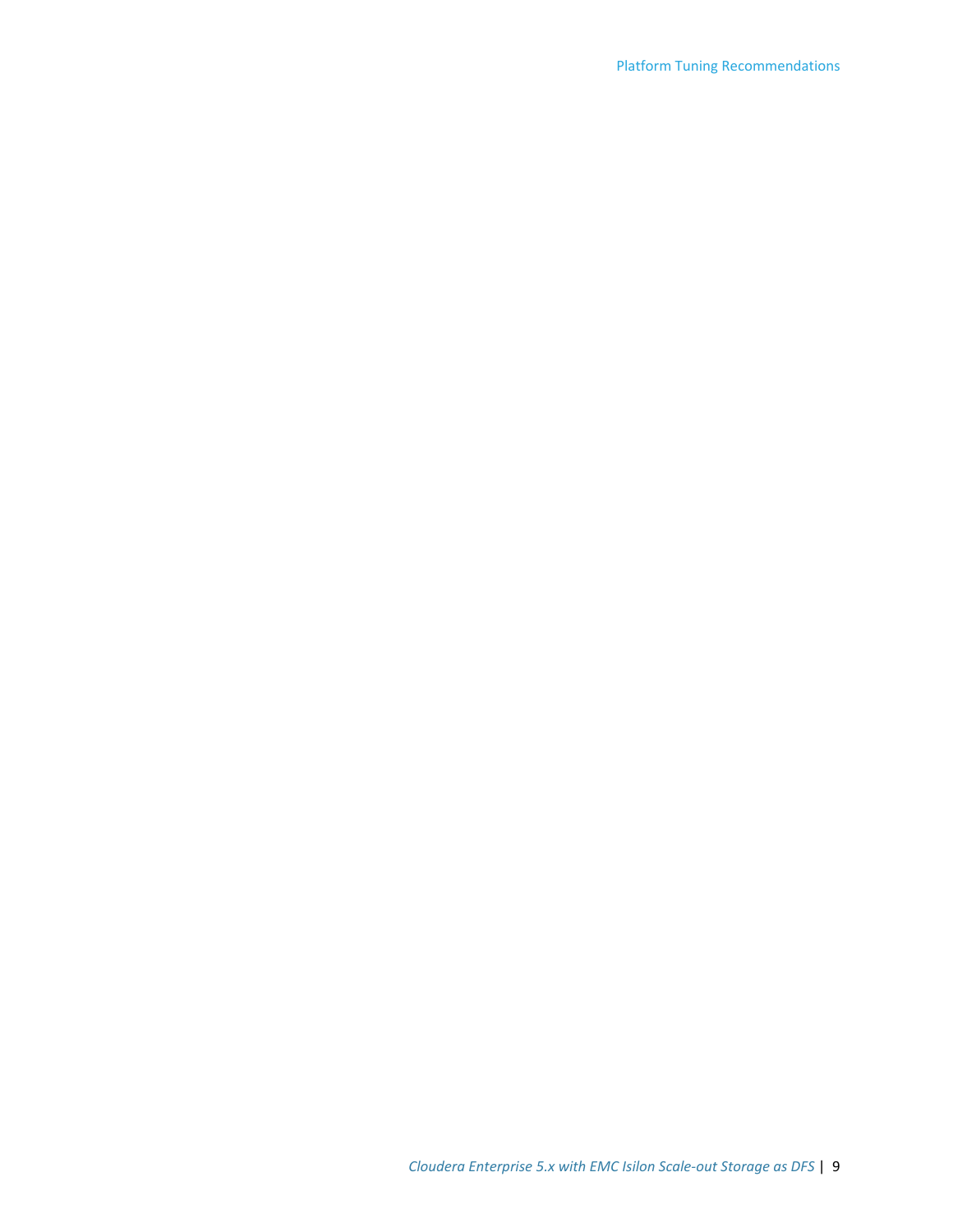Enable TCP sacks to improve throughput:

net.ipv4.tcp\_sack=1

Increase the maximum length of processor input queues:

net.core.netdev\_max\_backlog=250000

Increase the TCP max and default buffer sizes using setsockopt():

net.core.rmem\_max=4194304 net.core.wmem\_max=4194304 net.core.rmem\_default=4194304 net.core\_wmem\_default=4194304 net.core.optmem\_max=4194304

Increase memory thresholds to prevent packet dropping:

net.ipv4.tcp\_rmem="4096 87380 4194304" net.ipv4.tcp\_wmem="4096 65536 4194304"

Set the socket buffer to be divided evenly between TCP window size and application buffer:

net.ipv4.tcp\_adv\_win\_scale=1

#### <span id="page-12-0"></span>**Verify NIC Advanced Features**

Determine which features are available with your NIC by using ethtool:

```
$ sudo ethtool -k
Features for eth0:
rx-checksumming: on
tx-checksumming: off
scatter-gather: off
tcp-segmentation-offload: off
udp-fragmentation-offload: off
generic-segmentation-offload: off
generic-receive-offload: on
large-receive-offload: off
rx-vlan-offload: on
tx-vlan-offload: on
ntuple-filters: off
receive-hashing: off
```
Modern NICs, particularly high-performance NICs, have various offload capabilities. Cloudera recommends enabling them.

In particular, tcp-segmentation-offload (TSO), scatter-gather (SG), and generic-segmentation-offload (GSO) should be enabled if not enabled by default.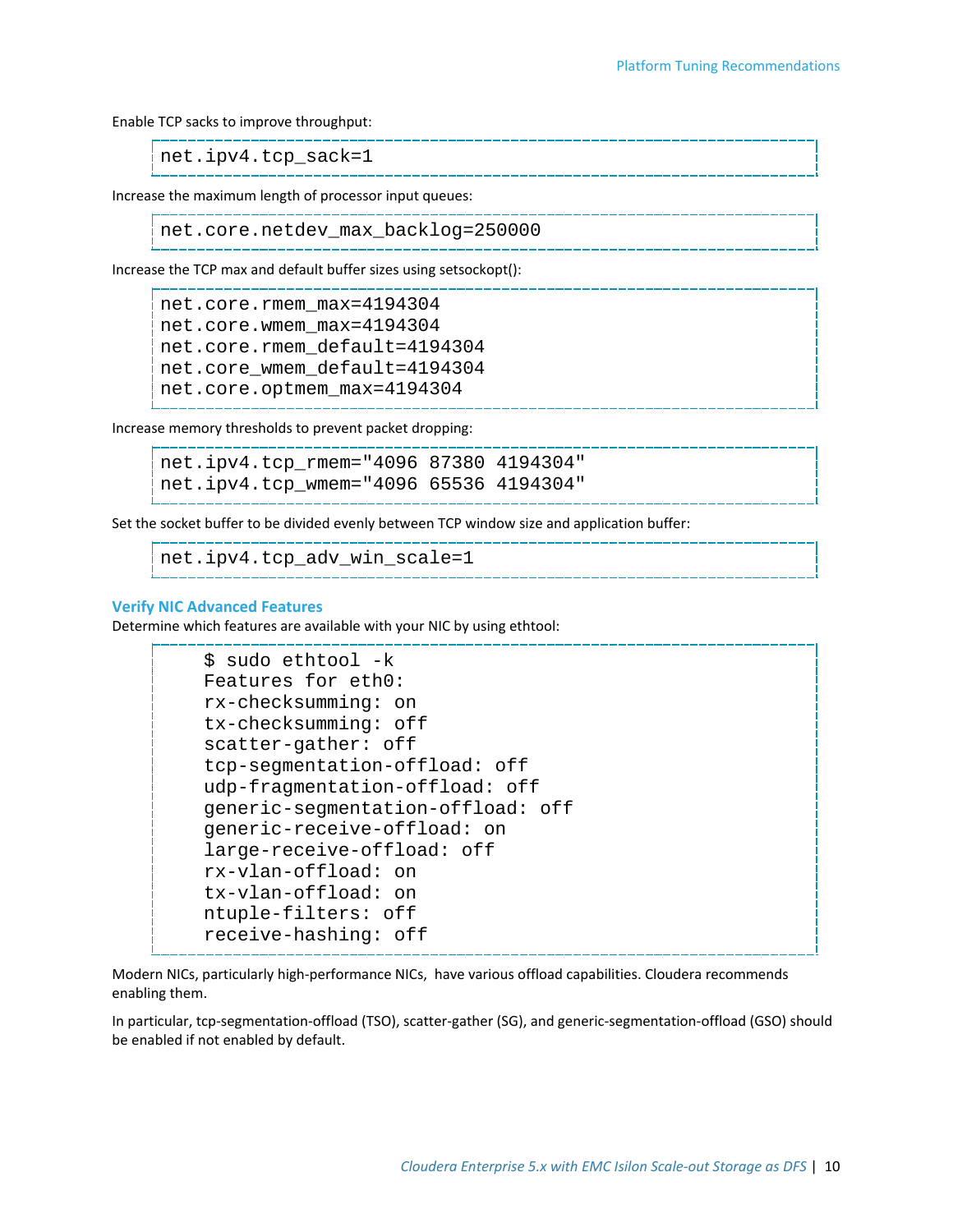#### <span id="page-13-0"></span>**NIC Ring Buffer Configurations**

Check existing ring buffer sizes by running:

```
$ ethtool -g eth0
Ring parameters for eth0:
Pre-set maximums:<br>RX: 4096
RX:RX Mini: 0
RX Jumbo: 0
TX: 4096
Current hardware settings:<br>RX: 256
RX:RX Mini: 0<br>RX Jumbo: 0
RX Jumbo:
TX: 256
```
After checking the preset maximum values and the current hardware settings, use the following commands to resize the ring buffers:

```
# ethtool –G <interface> rx <newsize>
- or -
    # ethtool –G <interface> tx <newsize>
```
**NOTE:** The ring buffer sizes depend to a certain degree on network topology and might need to be tuned, depending on the nature of the workload. For 10 Gbps NICs, consider setting the RX and TX buffers to maximum. This setting may require tuning, depending on the network architecture and type of traffic.

#### <span id="page-13-1"></span>**Storage**

#### <span id="page-13-2"></span>**Disk/FS Mount Options**

Disable "atime" from the data disks and root FS by using the noatime option when mounting the FS.

In the /etc/fstab file, ensure that the appropriate filesystems have the noatime mount option specified:

| LABEL=ROOT | $ext{4}$ | noatime |  |
|------------|----------|---------|--|
|            |          |         |  |

#### <span id="page-13-3"></span>**FS Creation Options**

For FS creation:

- Enable journal mode
- Reduce superuser block reservation from 5% to 1% for root, using the -m1 option
- Use the sparse\_super, dir\_index, and extent options to minimize number of super block backups and use b-tree indexes for directory trees and extent-based allocations)

```
# mkfs -t ext4 -m1 -0sparse_super,dir_index,extent,has_journal /dev/sdb1
```